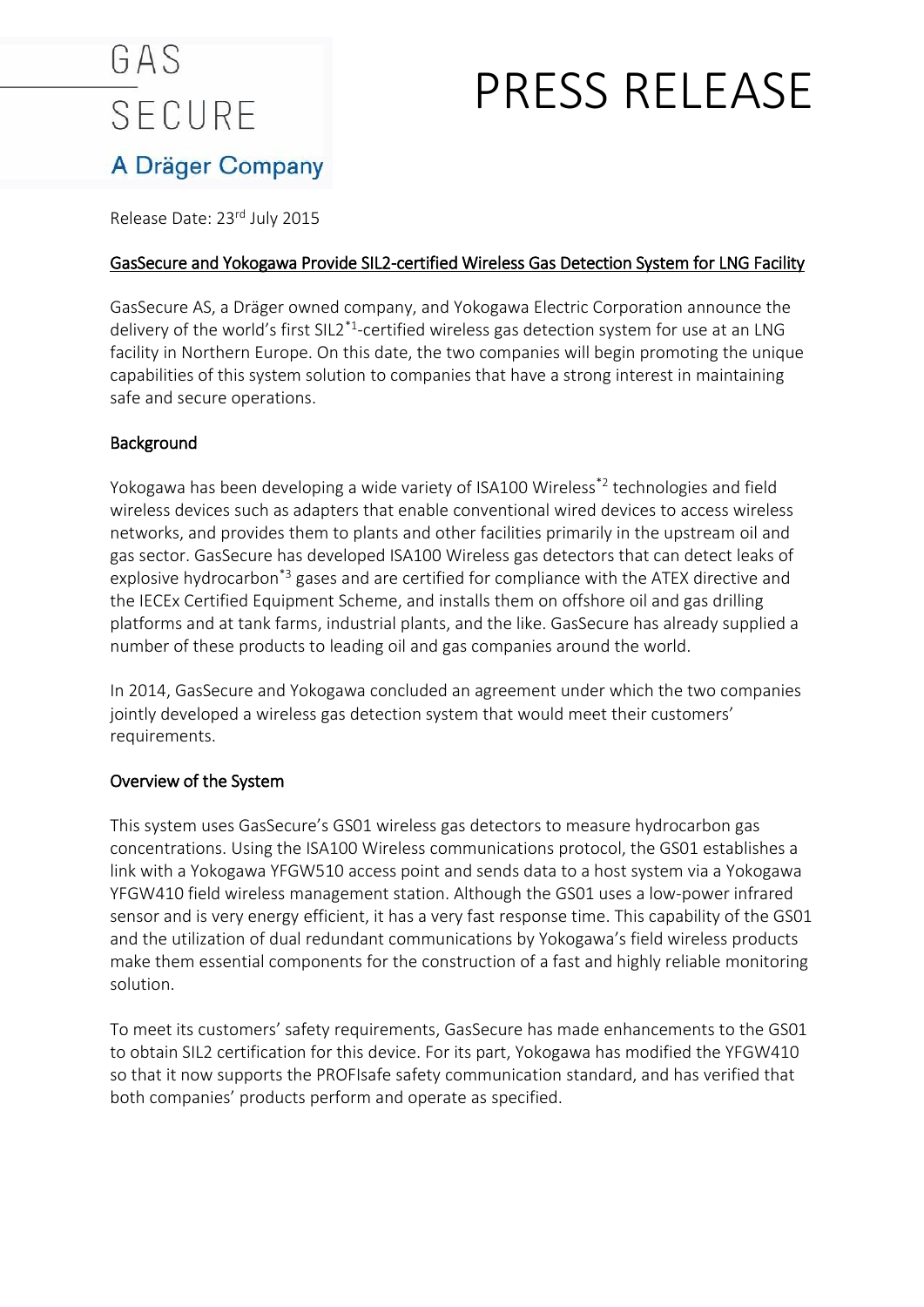### GAS **SECURE** A Dräger Company

## PRESS RELEASE

### Future Direction

In the oil & gas, chemical, and other industries, safety is a paramount concern at production, storage, and processing sites. Field wireless systems can be installed in difficult-to-wire locations and have lower cabling costs than wired systems. For these reasons, field wireless solutions are ideal for systems that collect production information such as flow rate, pressure, and temperature. And unlike other wireless technology platforms, they can be used to construct systems that perform gas detection and other safety functions, and are well suited to this purpose. With the release of SIL2-certified wireless gas detection systems, Yokogawa will actively promote its field wireless equipment and systems, and will expand this business.

 $*1$  One of the four safety integrity levels defined in IEC61508, a standard for the functional safety of electrical and electronic equipment that was developed by the International Electrotechnical Commission (IEC). SIL2 certification is generally required for most field safety devices.

 $*$ <sup>2</sup> A network protocol based on the ISA100.11a wireless communication standard for industrial automation that was developed by the International Society of Automation (ISA), and the applications necessary for its implementation. This was approved as the IEC62734 international standard by IEC in October 2014.

<sup>\*3</sup> A general term for compounds consisting of carbon and hydrogen, including methane, ethane, benzene, and toluene. It is the main component of oil and natural gas.

END

For more information please contact:

| Marketing | lan Mackay   | +44 7769 652003 | ian.mackay@gassecure.com   |
|-----------|--------------|-----------------|----------------------------|
| Corporate | Knut Sandven | +47 9778 7465   | knut.sandven@gassecure.com |

#### About GasSecure

GasSecure AS, a Dräger company, develops, markets, and sells the world's first truly wireless optical gas detector for demanding industrial applications. Representing an evolution in gas detection, the detector is based on innovative ultra-low power MEMS optical technology and has introduced a new level of reliability and flexibility for the detection of gas leaks. The totally wireless detectors increase safety and dramatically reduce costs for the oil & gas, petrochemical, marine, and other process industries. For more information visit [www.gassecure.com](http://www.gassecure.com/)